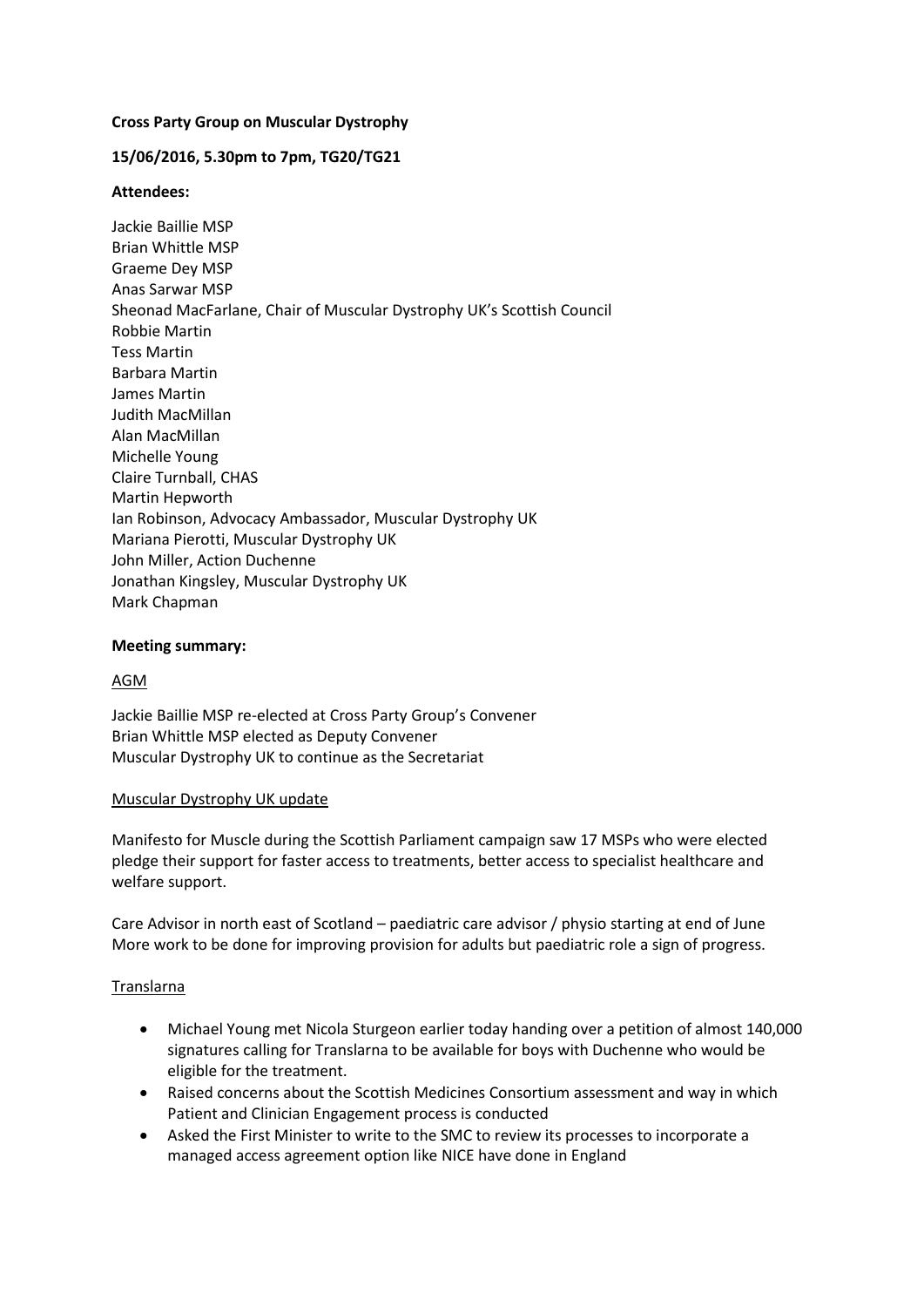- Fundamental flaws with the process not able to challenge evidence which is presented at an SMC meeting
- Need to tackle inconsistency between Health Boards and the postcode lottery of Individual Patient Treatment Request process
- Dr Brian Montgomery review of Access to New Medicines findings due next month
- SMC reassessed last year to help with access to new drugs for rare conditions changes don't seem to have improved process
- Need to highlight examples of SMC failings
- Managed Access Agreement would allow for more information and evidence gathering, gives an opportunity to negotiate on price, but would need to be a Scotland-wide agreement
- 6 monthly repeated IPTR through Health Board doesn't give any stability
- Question raised of whether denying Translarna is a human rights issue and the emotional and ethical side
- PTC made commitment to Youngs to continue access to Translarna on compassionate grounds after clinical trial – question of how long this will continue under a duty of care
- Families asking whether moving to England is an option but shouldn't have to relocate to access the treatment
- Scottish Government has pledged £100million for cancer research why are rare and ultrarare conditions worth less?
- Need to establish evidence for ambulant boys before moving to an extension trial of nonambulant boys

# Actions:

- Letter from CPG to Nicola Sturgeon on her actions following meeting with Michael
- Letter from CPG to PTC on commitment to Translarna provision for Michael
- $\bullet$  Try to add MSP names to Translarna motion from 13<sup>th</sup> May and look to table new motion in September
- PQs over the summer to maintain awareness
- $\bullet$  When Scottish Parliament returns on  $7<sup>th</sup>$  September, seek to raise Translarna in Government debate

# CHAS transition update

- Update from Claire Turnball at CHAS Transition Team
	- $\circ$  Halfway through the transition process 20 transitioned to new arrangements so far, tailored to each individual's needs
	- $\circ$  Nearly 50% of those being transitioned have muscular dystrophy most Duchenne, but also Becker and congenital
	- $\circ$  Looking at existing provision and linking in with adult hospices across Scotland e.g. utilising existing space and units but avoiding unsuitable placements in care home for the elderly
	- o Supporting and facilitating respite breaks where that need is identified
- Robert Watson's petition was closed by Scottish Parliament but he could re-submit